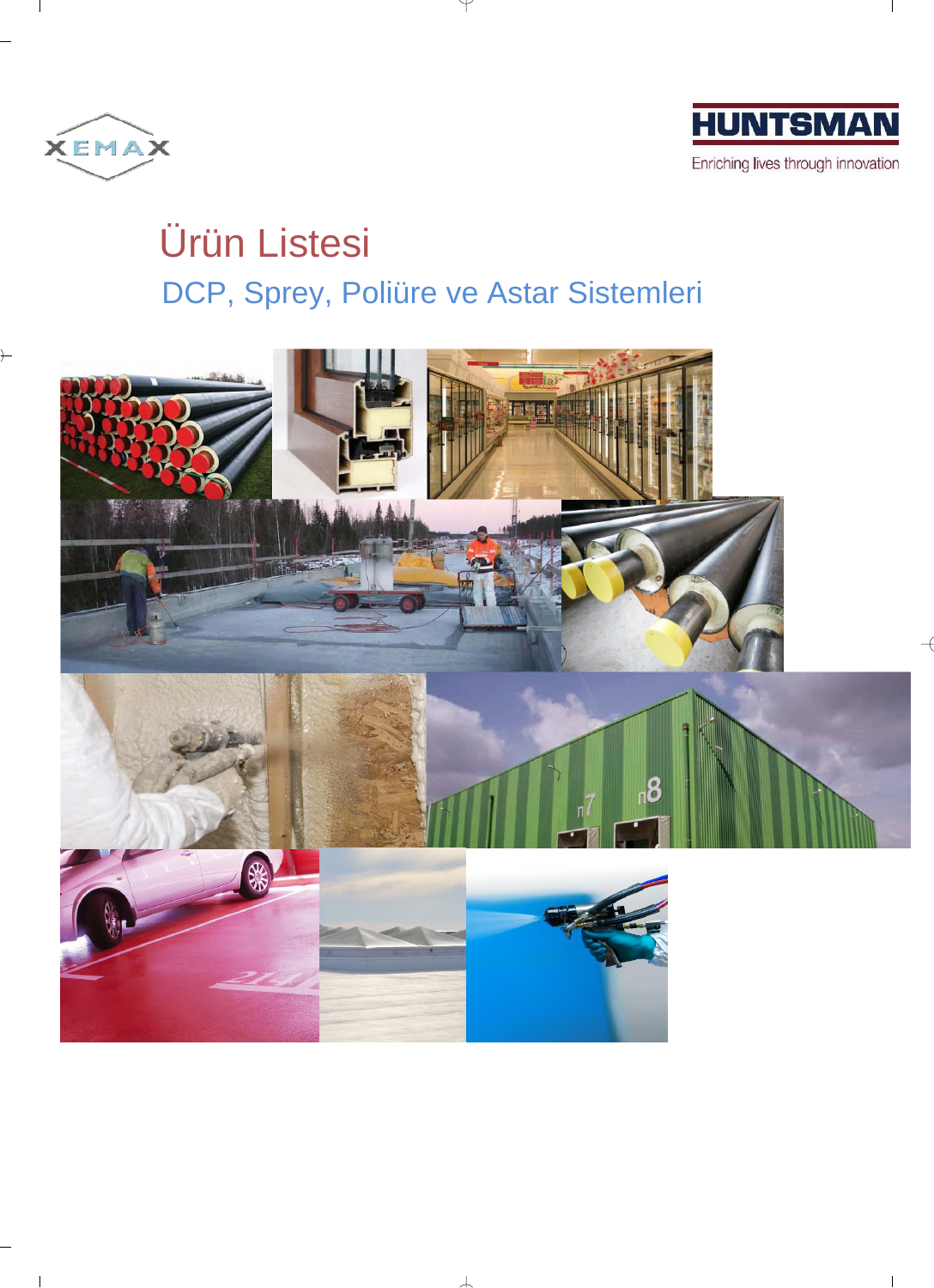

Enriching lives through innovation





Enriching lives through innovation







 $\overline{1}$ 

# **DİSKONTİ SİSTEMLER:**

**Soğuk Hava Panel Sistemleri :** Emapol 29 DP 23 & Emanat 200 **Reyon Tipi Dolap Sistemleri:** Emapol 30 DP 23 & Emanat 200 **Dekoratif Poliüretan Sistemleri:** Emapol 16 WI 01 & Emanat 200 Emapol 12 WI 01 & Emanat 200 Emapol 11 WI 01 & Emanat 200 **Ahşap & Tahta Taklidi Sistemleri:** Emapol 14 WI 01 & Emanat 70 **Panjur Sistemleri:** Emapol 39 WS 23 & Emanat 200 **Boru Yalıtım Sistemleri:** Emapol TE 44204 & Emanat 200 **Boiler Tank Poliüretan Sistemleri:** Emapol 10 SS 23 & Emanat 200 Emapol 12 SS 23 & Emanat 200 **Solar Güneş Enerji Sistemleri:** Emapol 11 SS 23 & Emanat 200 **Blok Döküm Panel Sistemleri:** Emapol 19 PIR 45 & Emanat 200 Emapol 19 PIR 85 & Emanat 200 **Buzdolabı Poliüretan Sistemleri:** Emapol 18 APP 50 & Emanat 200 **Çelik kapı & Mobo Poliüretan Sistemleri:** Emapol 29 DCP 22 & Emanat 200 **Seramik (Virtifiye) Kalıp Poliüretan Sistemleri:** Emapol 15 WI 01 & Emanat 200

# **SPREY POLİÜRETAN KÖPÜK SİSTEMLERİ:**

Emapol 18 SP 22: 30 Yoğunluklu kapalı hücre sprey poliüretan sistemi Emapol 22 SP 22: 25 Yoğunluklu kapalı hücre sprey poliüretan sistemi Emapol 10 PF 23: 10 Yoğunluklu açık hücre sprey poliüretan sistemi Emapol 10 SI 23: 36 Yoğunluklu kapalı hücre döküm sprey poliüretan sistemi

## **POLİÜRE SİSTEMLERİ:**

Emapol Polyurea S 100: Saf Poliüre sistemi Emapol Polyurea H30: Hibrit Poliüre sistemi Emapol PUR 100: Çift komponentli Poliüretan sistem

### **ASTAR SİSTEMLERİ:**

Emapol Primer EP 2606 : Saf Epoksi Astar Emapol Primer EP 1012 F: Epoksi Dolgulu Astar Emapol Primer EP 2209 W: Nem Bariyerli Epoksi Astar Emapol Topcoat UVR 300: Topcoat Boya



 $\perp$